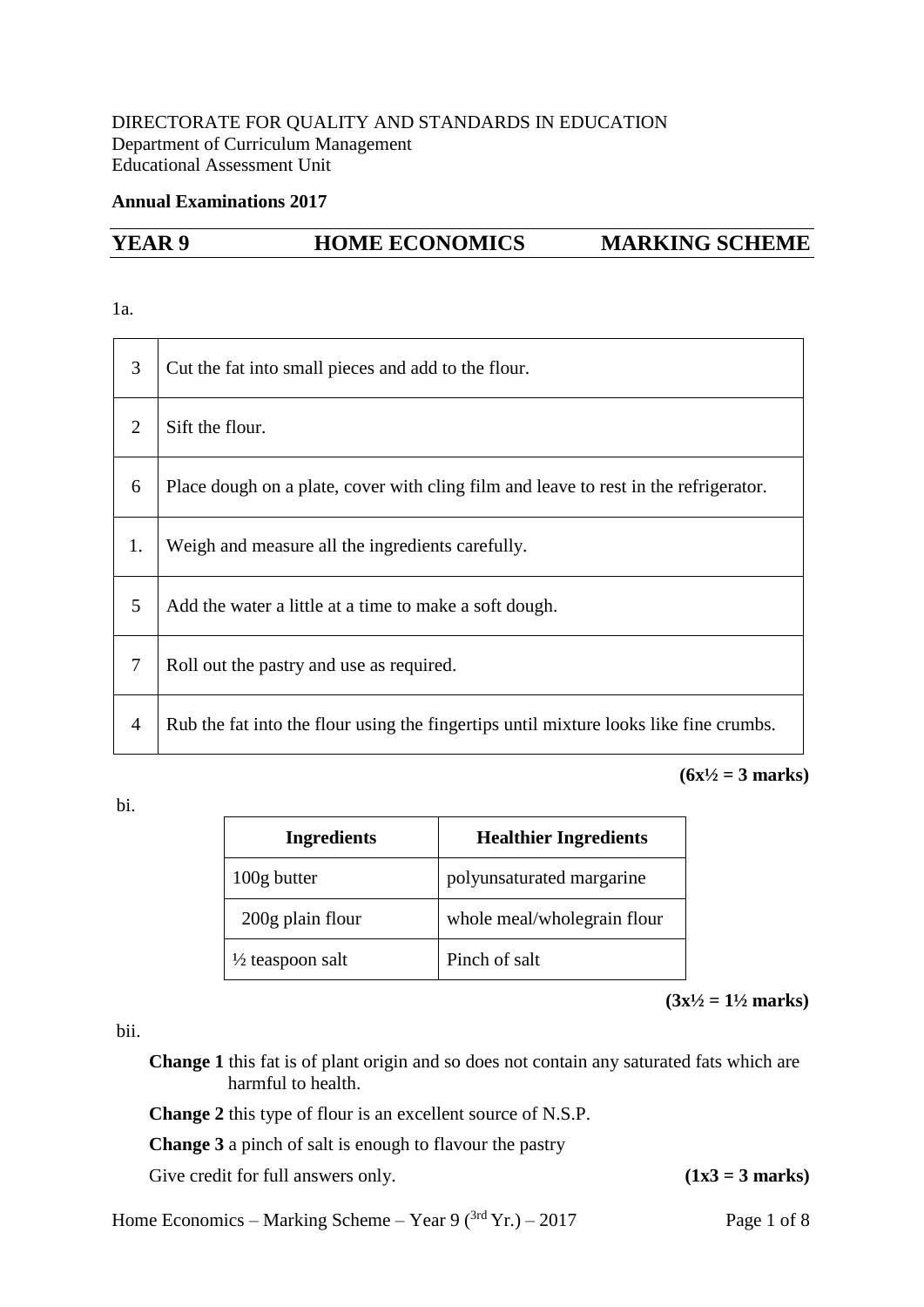## ci. **Savoury Pies:**

*Example:*

- Lampuki Pie
- Chicken and Vegetable Pie

### **Sweet Pies:**

- Apple Pie
- Mixed Fruit Pie  $(1/2 \times 2 = 1 \text{ mark})$

Give credit for other valid suggestions

cii.

| <b>Utensils</b> |
|-----------------|
| mixing bowl     |
| table knife     |
| table spoon     |
| sieve           |
| rolling pin     |

Give credit for other valid suggestions  $(1/2x5 = 21/2 \text{ marks})$ 

2a**.** 

| <b>SHOPPING LIST</b>                   |                                       |
|----------------------------------------|---------------------------------------|
| <b>Original List</b>                   | <b>Modified List</b>                  |
| 200g pork mince                        | 200g chicken mince                    |
| 1 packet sugar-coated breakfast cereal | 1 packet whole-grain breakfast cereal |
| 150g streaky bacon                     | 150g back bacon / ham                 |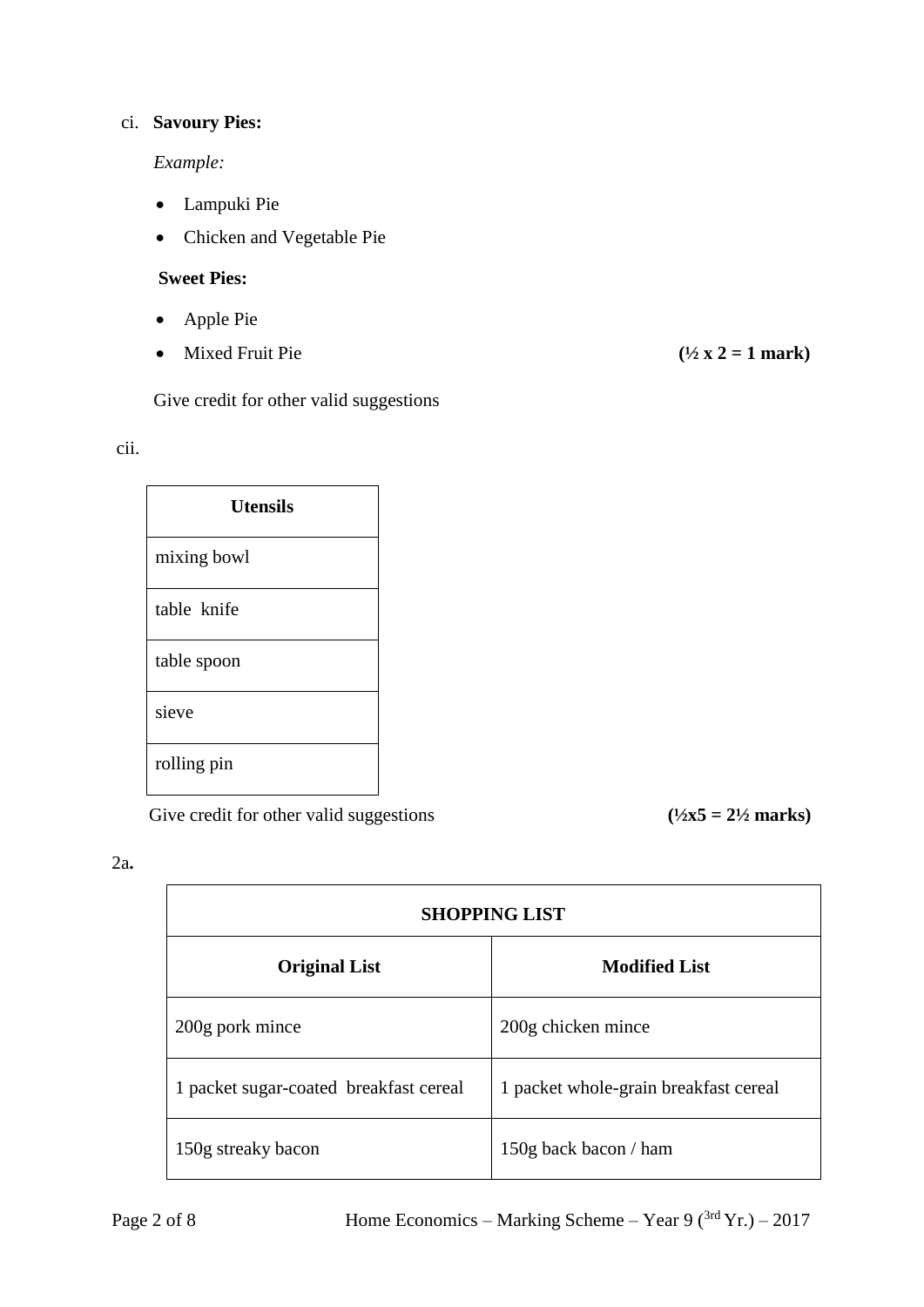| 1 bag white pasta            | 1 bag wholegrain pasta                   |
|------------------------------|------------------------------------------|
| 3 tubs yoghurt               | 3 tubs low-fat yoghurt                   |
| 1 carton full-fat milk       | 1 carton skimmed / semi-skimmed milk     |
| 1 loaf of white sliced bread | 1 loaf of whole-grain / wholemeal bread  |
| 1 large can peas             | $200g$ fresh peas / 1 bag of frozen peas |
|                              | $(\frac{1}{2}x8 = 4 \text{ marks})$      |

## b.*Any two:*

- To make the recipe healthier in line with the current dietary guidelines
- To make good use of local / seasonal foods
- To adapt a recipe to suit the likes/dislikes of the different family members
- To use a cheaper alternative Give credit for other valid suggestions  $(2x2 = 4 \text{ marks})$
- 3a. **Macronutrients:** 1. Proteins 2. Fats 3. Carbohydrates (*Any two)*

**Micronutrients:** 1. Vitamins 2. Minerals

#### $(^{1}/_{2}x4 = 2$  marks)

b. Macronutrients are found and needed in small amounts by the body while micronutrients are found and needed in small amounts.

#### **(1 mark)**

ci.

| <b>Nutrient</b>     | <b>Function</b>                                          |
|---------------------|----------------------------------------------------------|
| Fats                | Is responsible for keeping the body warm                 |
| Carbohydrates       | Is a primary source of energy for the body               |
| Protein             | Is responsible for tissue growth, repair and maintenance |
| Vitamins & Minerals | Protect the body against diseases                        |

 **(1x5 = 5 marks)**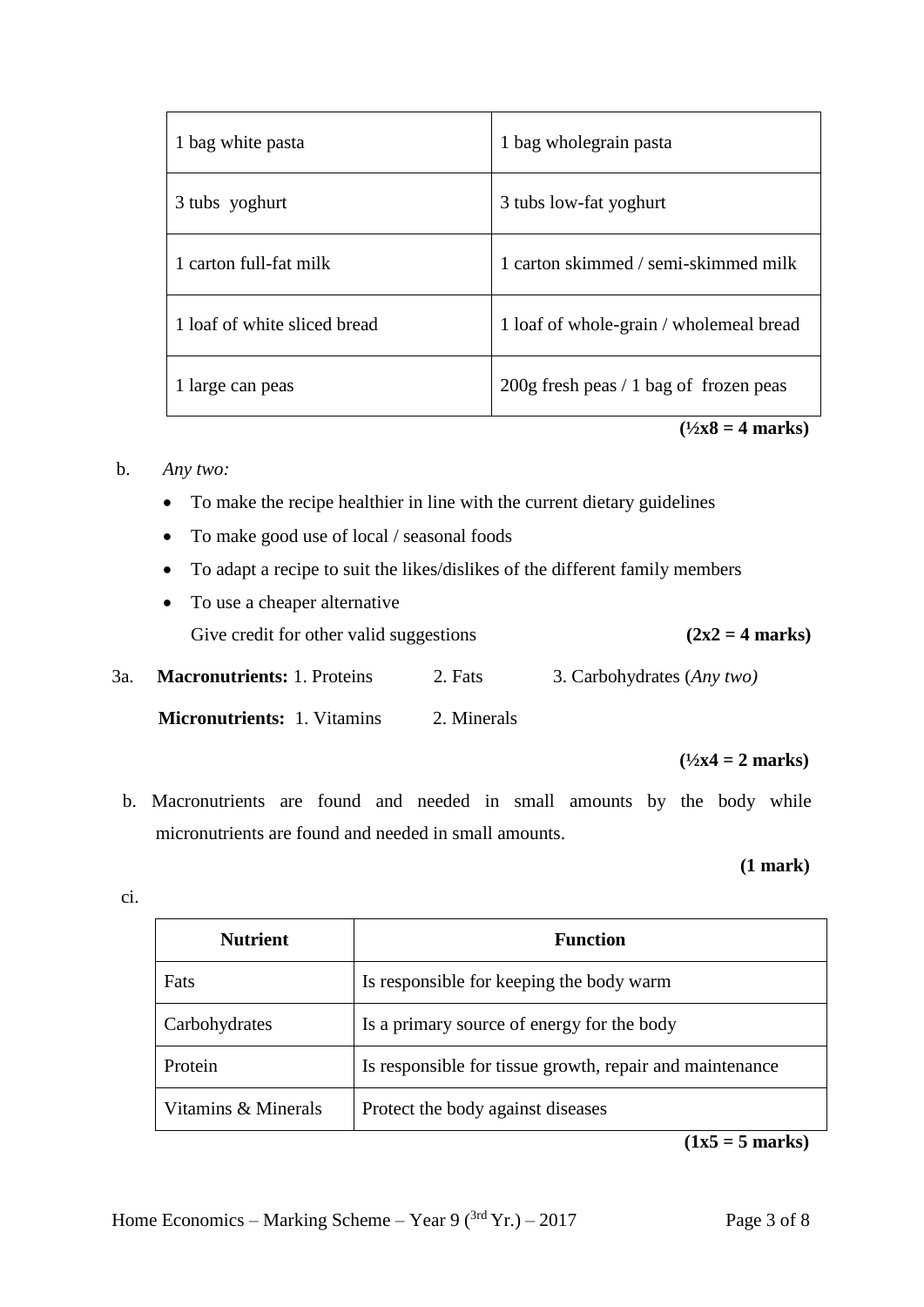cii.

| <b>Nutrient</b>      | <b>Sources</b>                                |           |
|----------------------|-----------------------------------------------|-----------|
| Any two              |                                               |           |
| Fats                 | butter, olives, milk, bacon, meat             | (any two) |
| <b>Carbohydrates</b> | pasta, rice, bread, cakes, cereals            | (any two) |
| <b>Proteins</b>      | Milk/dairy products, meat, fish, eggs, pulses | any two)  |

Give credit for other valid suggestions.

#### 4a**.**

## $(\frac{1}{2}x4 = 2 \text{ marks})$

| 1. Starches | 2. N.S.P.          | 3. Sugars    |
|-------------|--------------------|--------------|
| Source:     | Source:            | Source:      |
| pasta       | wholegrain cereals | soft drinks  |
| rice        | wholemeal bread    | cakes        |
| bread       | brown pasta        | sweets       |
| cereals     | vegetables         | ice-cream    |
| (Any one)   | $(Any\ one)$       | $(Any\ one)$ |

Give credit for other valid suggestions.

## **(½x6 = 3 marks)**

## b.*Any two*

- Lack of exercise
- Overeating
- Eating the wrong types of food

Give credit for other valid suggestions

#### **(1x2 = 2 marks)**

c.*Any four*

pasta rice bread cereals breakfast cereals

**(½x4 = 2 marks)**

- d.*Any two*
	- Complex carbohydrates are filling so that Emma will not get hungry quickly
	- They can be excellent sources of N.S.P.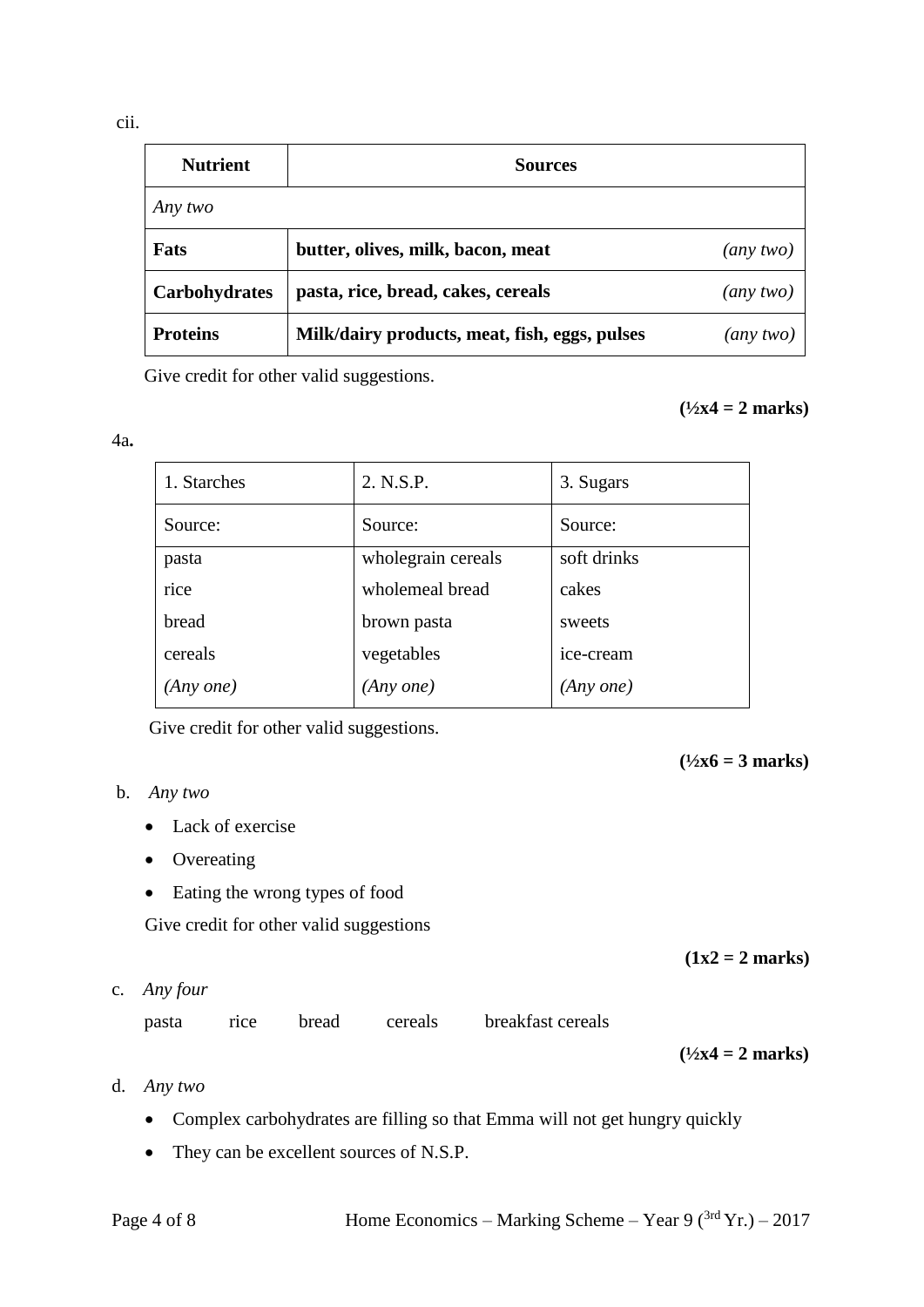|                | They can help contribute in the prevention of heart disease and some cancers. |                                     |
|----------------|-------------------------------------------------------------------------------|-------------------------------------|
|                | Give credit for other valid suggestions                                       |                                     |
|                |                                                                               | $(2x2=4$ marks)                     |
| 5a.            | milk, cheese, yoghurt, ricotta                                                |                                     |
|                |                                                                               | $(\frac{1}{2}x4 = 2 \text{ marks})$ |
| $\mathbf{b}$ . | Any one                                                                       |                                     |
|                | Together with Vitamin D it helps to build strong bones and teeth.             |                                     |
|                | It helps blood to clot.<br>٠                                                  |                                     |
|                |                                                                               | $(1x2 = 2 \text{ marks})$           |
| $\mathbf{c}$ . | Any one                                                                       |                                     |
|                | Rickets<br>Osteoporosis                                                       | (1 mark)                            |
|                |                                                                               |                                     |
| d.             | Vitamin D                                                                     | (1 mark)                            |
|                |                                                                               |                                     |
|                | e. Sunlight                                                                   | (1 mark)                            |
|                |                                                                               |                                     |
|                | f. Example:                                                                   |                                     |
|                | Breakfast: wholegrain cereal with skimmed milk                                |                                     |
|                | Ricotta Pie<br>Lunch:                                                         |                                     |
|                | <b>Cauliflower Cheese</b><br><b>Dinner:</b>                                   |                                     |
|                | Give credit for other valid suggestions                                       |                                     |
|                |                                                                               | $(1x3 = 3 marks)$                   |
| g.             | <b>Group 1: Pregnant women</b>                                                |                                     |
|                | <b>Reason:</b> To help build up the strength of the baby's bones and teeth.   |                                     |
|                | Group 2: Children/teenagers                                                   |                                     |
|                | <b>Reason:</b> To strengthen their bones while they are growing up.           |                                     |
|                | Give credit for other groups of people which are accompanied by valid reasons |                                     |
|                |                                                                               | $(1, 2, 1, 2 = 6$ marks)            |
| 6а.            | <b>Nutrient 1: Protein</b>                                                    |                                     |
|                | <b>Importance:</b> For the growth and development of the baby                 |                                     |
|                | Nutrient 2: N.S.P.                                                            |                                     |
|                | <b>Importance:</b> To help prevent constipation                               |                                     |
|                | Give credit for other valid suggestions                                       | $(1x4 = 4 marks)$                   |
|                |                                                                               |                                     |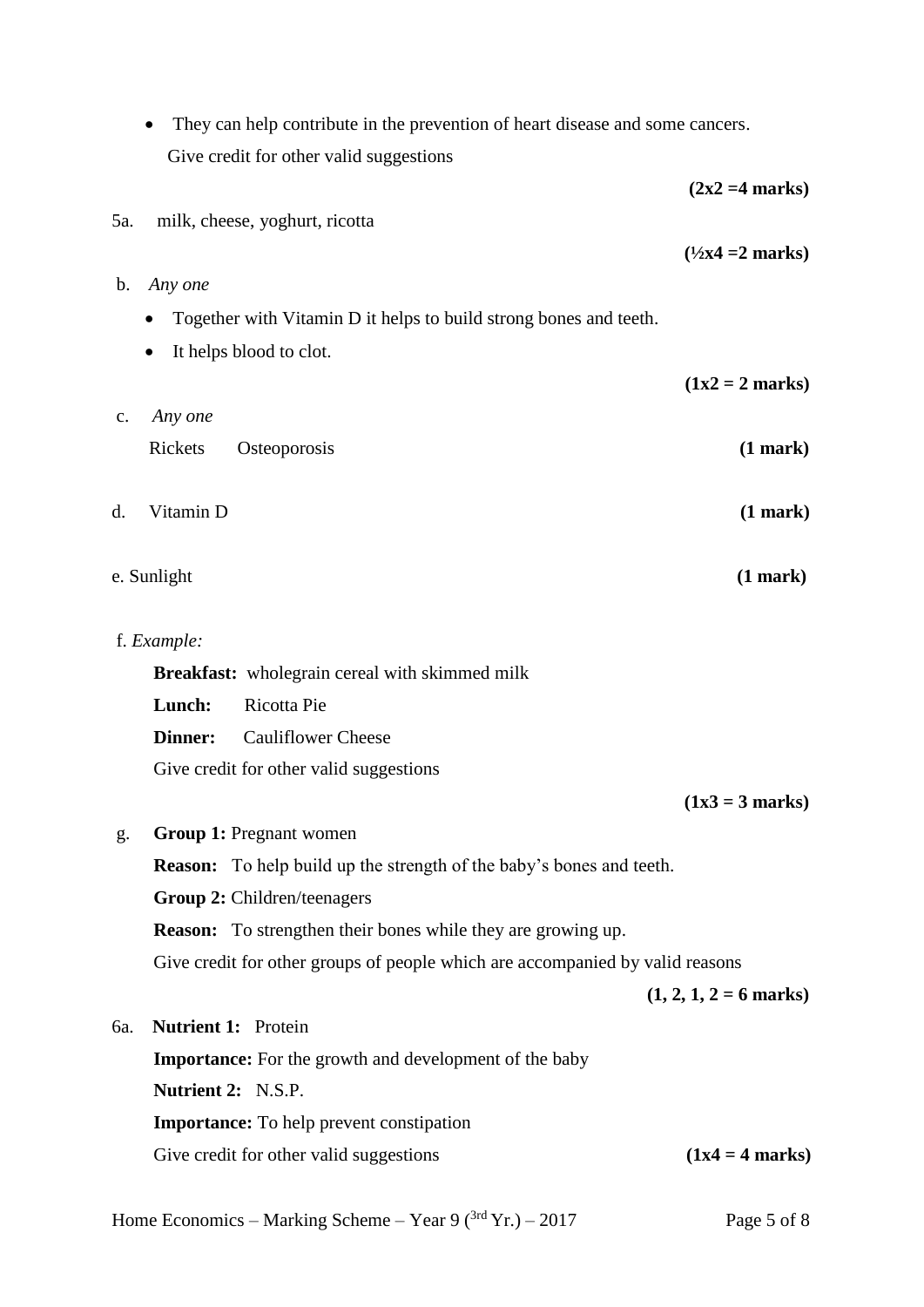b.

| Social       |
|--------------|
| Intellectual |
| Emotional    |
| Physical     |

 $(\frac{1}{2}x4 = 2 \text{ marks})$ 

c.Home-made baby food contains no additives and preservatives as it is fresh. The food can be varied.

The mother can make use of seasonal foods.

Give credit for other valid suggestions

**(2 marks)** 

## d.

## **During the mother's pregnancy**

Accompany the mother on all ante-natal visits

## **During birth**

Be present during the birth

## **During the early weeks of the baby's life**

Allow for quality time alone with the baby

## **When a child reaches school age**

Help the child with home-work and studying

Give credit for other valid suggestions

 **(1x4 = 4 marks)**

## e.The EU mark of safety

The toy is not suitable for a child under the age of three.

**(2x2 = 4 marks)**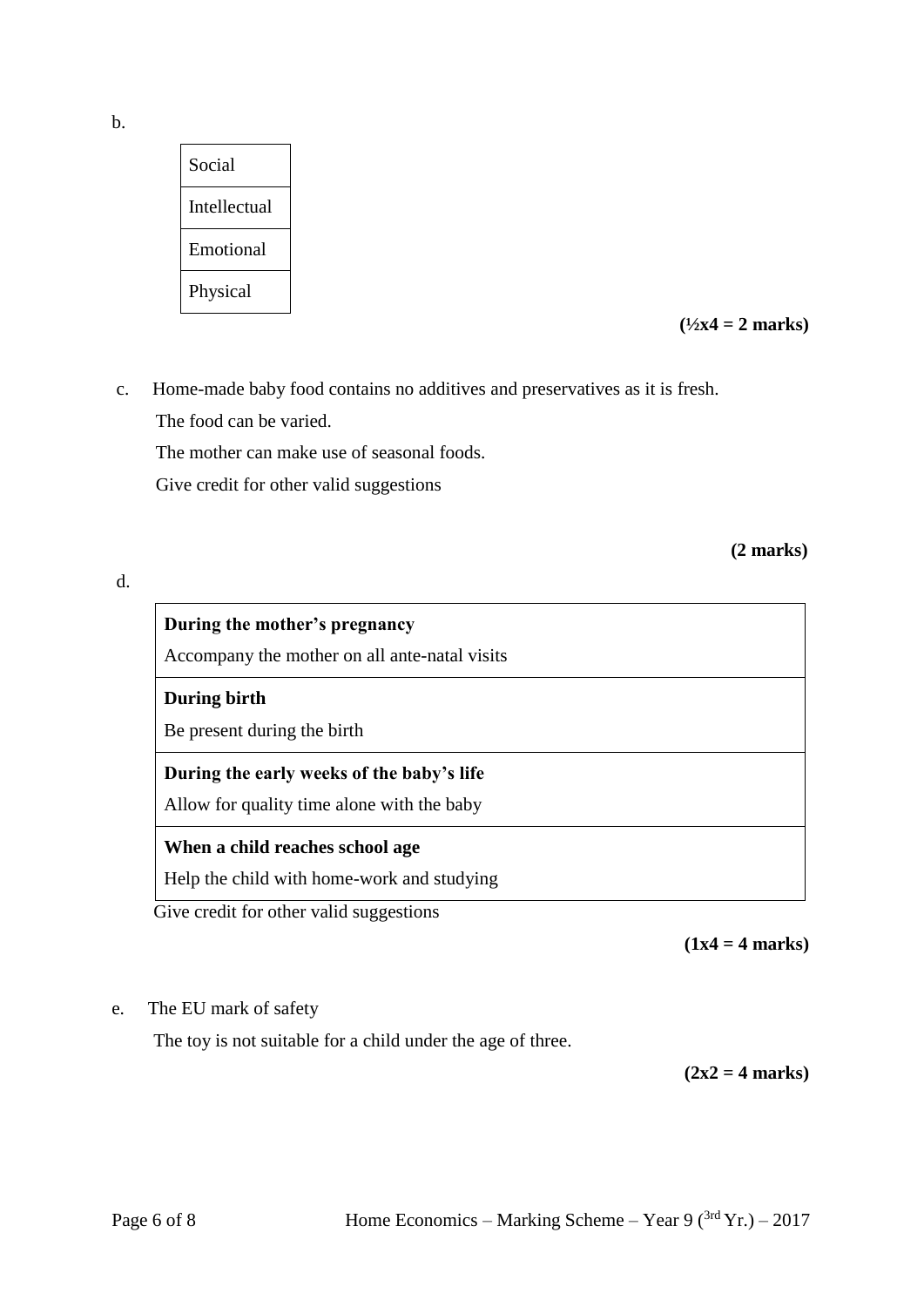

b.to help bind the ingredients together to provide a framework for the aeration created by the beating/whisking of the eggs

 **(1x2 = 2 marks)**

**(1 mark)**

- c.Place in the refrigerator with the pointed end down
- d.*Examples:*

e.

Scrambled egg on toast Hard-boiled egg salad Give credit to other valid suggestions

 $(\frac{1}{2}x^2 = 1 \text{ mark})$ 



 **(1x3 = 3 marks)**

f. The chickens are left to roam about and peck on natural way. **(1 mark)**

7a.